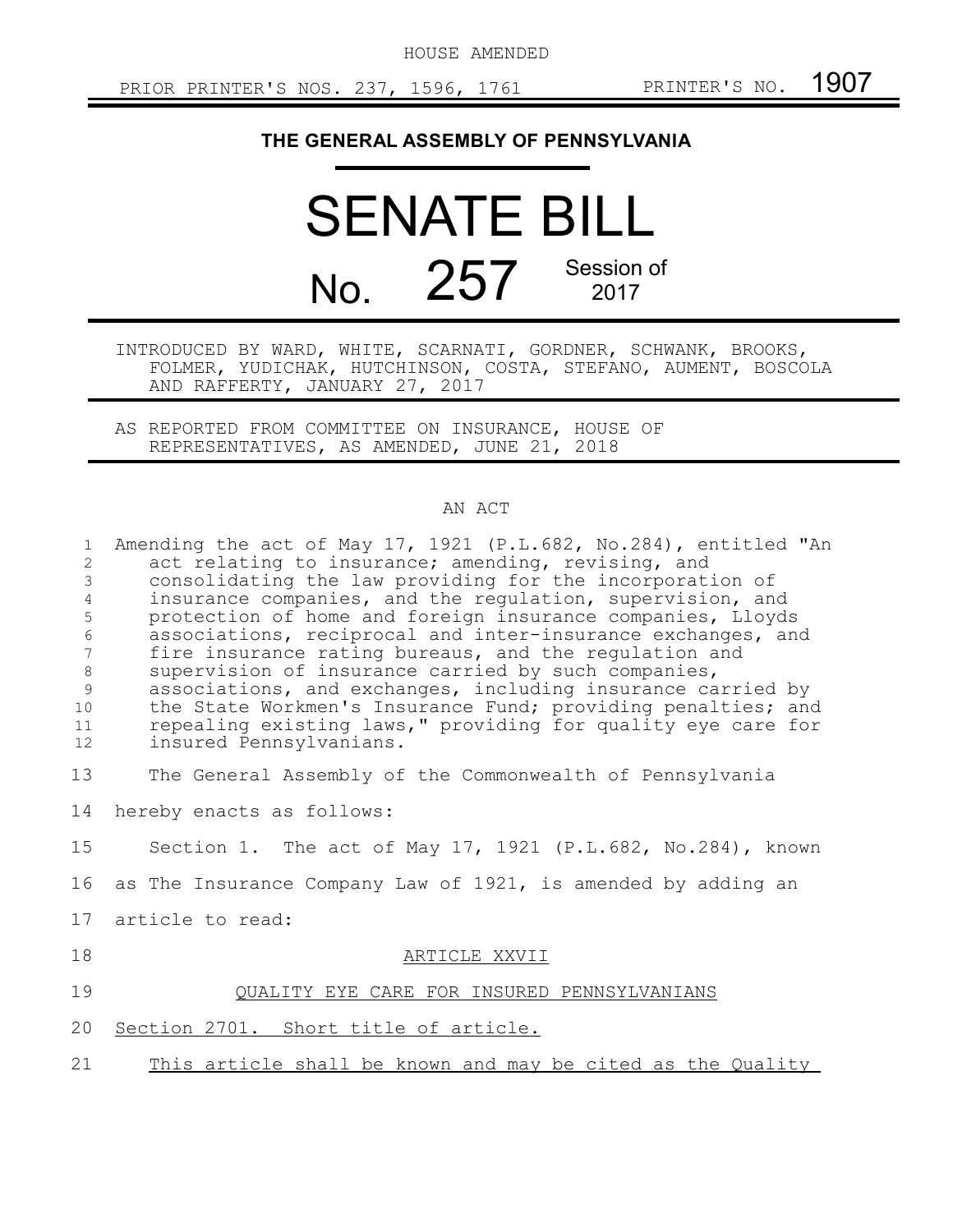Eye Care for Insured Pennsylvanians Act. Section 2702. Definitions. The following words and phrases when used in this article shall have the meanings given to them in this section unless the context clearly indicates otherwise: "Covered vision care." Vision services and materials for which reimbursement is available under a health insurance policy, regardless of whether the reimbursement is contractually limited by a deductible, copayment, coinsurance, waiting period, annual or lifetime maximum, frequency limitation or alternative benefit payment. "Department." The Insurance Department of the Commonwealth. "Health insurance policy." An individual or group health insurance policy, subscriber contract, certificate or plan issued by or through an insurer that provides covered vision care. The term does not include accident only, fixed indemnity, limited benefit, credit, dental, specified disease, Civilian Health and Medical Program of the Uniformed Services (CHAMPUS) supplement, long-term care or disability income, workers' compensation or automobile medical payment insurance. "Health insurer." An entity licensed by the department with accident and health authority to issue a policy, subscriber contract, certificate or plan that provides medical or health care coverage and is offered or governed under any of the following: (1) Section 630, Article XXIV or other provision of this act. (2) The act of December 29, 1972 (P.L.1701, No.364), known as the Health Maintenance Organization Act. (3) 40 Pa.C.S. Ch. 61 (relating to hospital plan 1 2 3 4 5 6 7 8 9 10 11 12 13 14 15 16 17 18 19 20 21 22 23 24 25 26 27 28 29 30

20170SB0257PN1907 - 2 -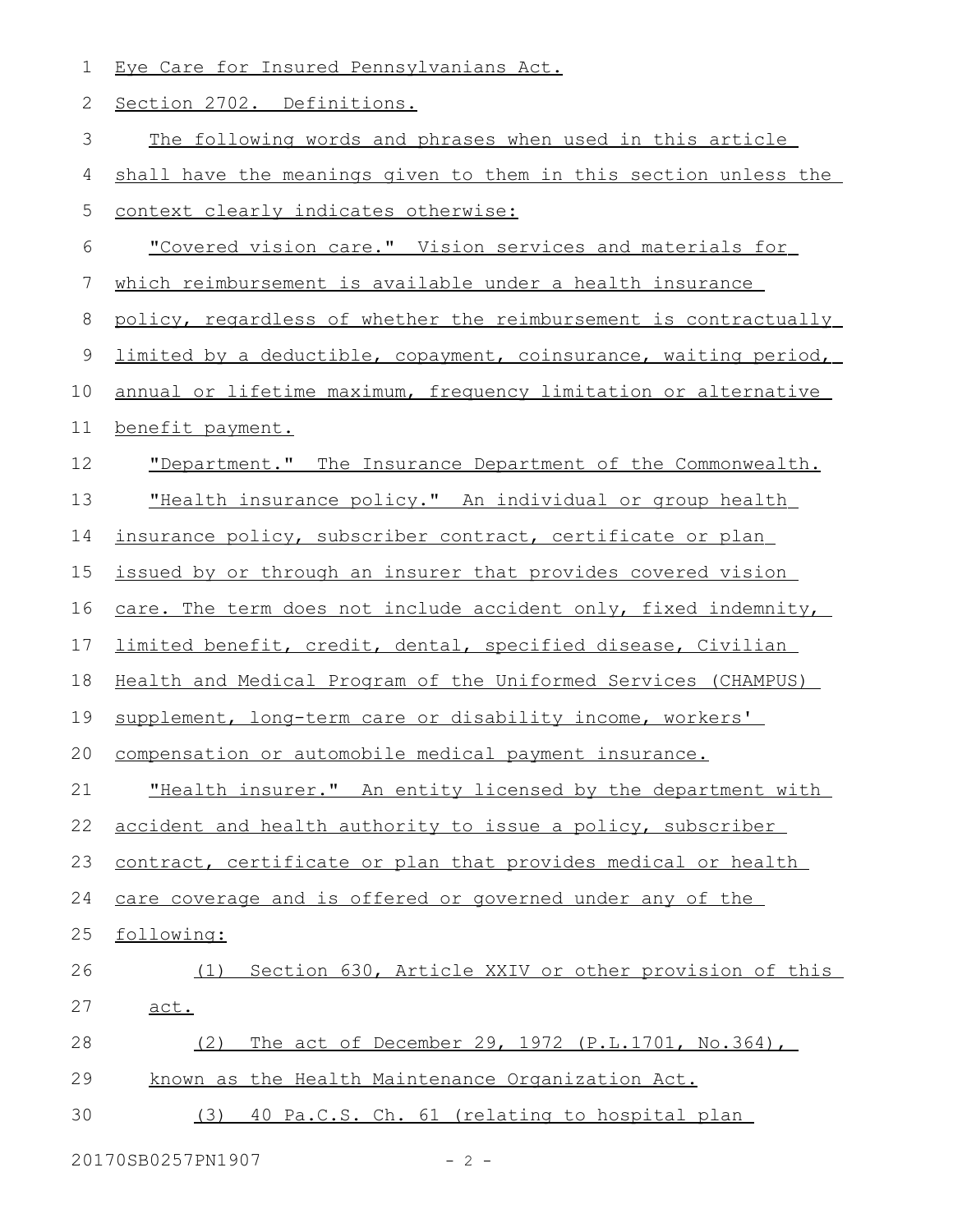| $\mathbf 1$  | corporations).                                                   |
|--------------|------------------------------------------------------------------|
| $\mathbf{2}$ | (4) 40 Pa.C.S. Ch. 63 (relating to professional health           |
| 3            | services plan corporations).                                     |
| 4            | "Insured." An individual on whose behalf a health insurer is     |
| 5            | obligated to pay for vision care under a health insurance        |
| 6            | policy.                                                          |
| 7            | "Materials." Ophthalmic devices, including, but not limited      |
| $8\,$        | to, lenses, devices containing lenses, ophthalmic frames and     |
| 9            | other lens mounting apparatus, prisms, lens treatments and       |
| 10           | coating, contact lenses and prosthetic devices to correct,       |
| 11           | relieve or treat defects or abnormal conditions of the human eye |
| 12           | or its adnexa associated with the delivery of vision care.       |
| 13           | "Noncovered services." Vision care that is not covered but       |
| 14           | for which a discount may be provided under the terms of a health |
| 15           | insurance policy.                                                |
| 16           | "Vision care." A provision of eye care services, materials       |
| 17           | or both.                                                         |
| 18           | "Vision care provider." A licensed doctor of optometry           |
| 19           | practicing under the authority of the act of June 6, 1980        |
| 20           | (P.L.197, No.57), known as the Optometric Practice and Licensure |
| 21           | Act, or a licensed physician who has also completed a residency  |
| 22           | in ophthalmology.                                                |
| 23           | "Vision care supplier." A person or entity that creates,         |
| 24           | promotes, sells, provides, advertises or administers vision care |
| 25           | supplies, including an optical laboratory. The term includes     |
| 26           | persons or entities affiliated with a health insurer.            |
| 27           | Section 2703. Vision care provider and vision care supplier      |
| 28           | selection.                                                       |
| 29           | A SUBJECT TO SECTION 2705 (RELATING TO CONSUMER<br><--           |
| 30           | ACKNOWLEDGMENT), A health insurance policy shall allow an        |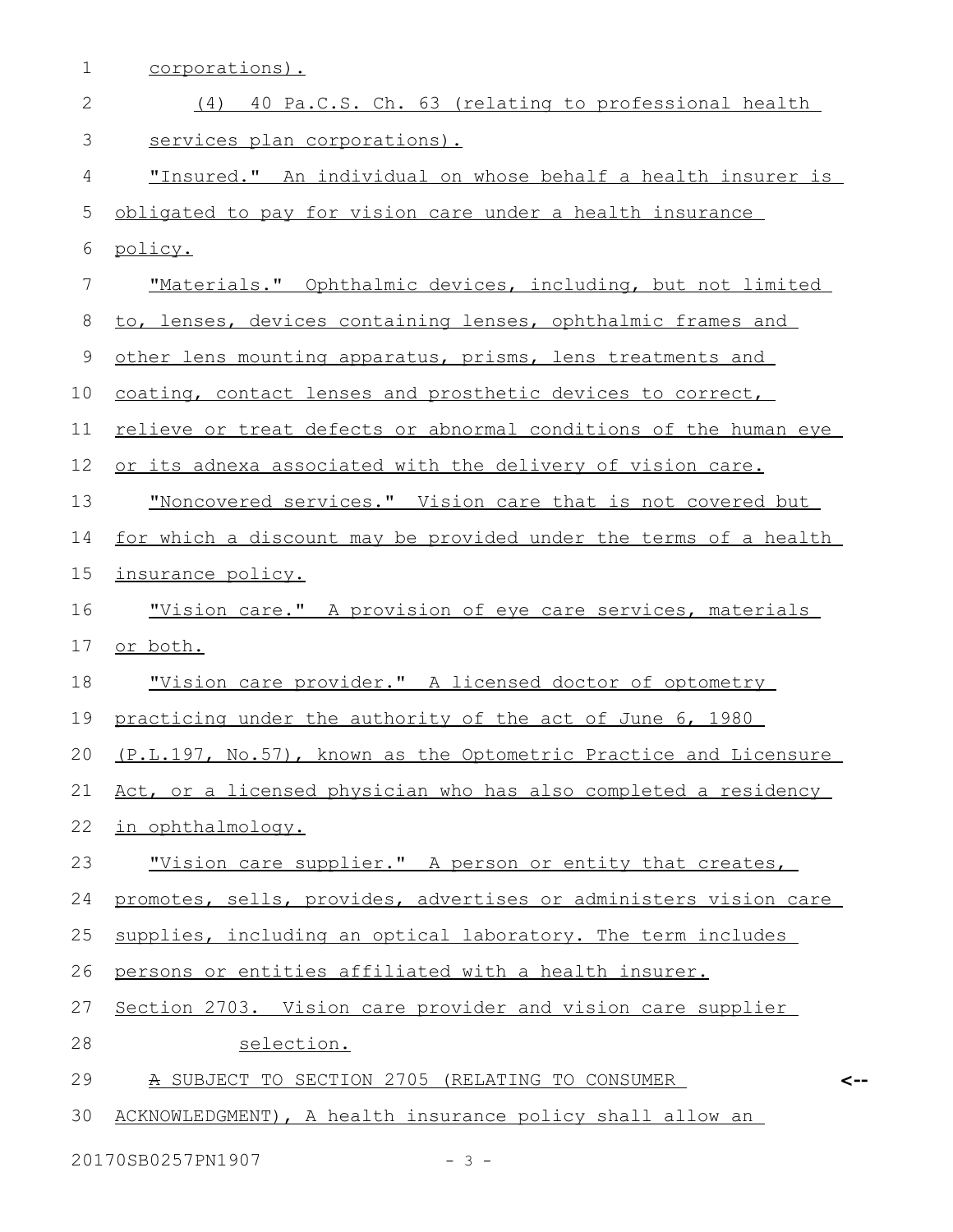| 1             | insured who receives vision care from an in-network vision care  |
|---------------|------------------------------------------------------------------|
| 2             | provider to select an out-of-network vision care supplier for    |
| 3             | related vision care on the recommendation or referral of the in- |
| 4             | network vision care provider, provided that the in-network       |
| 5             | vision care provider gives to the insured, prior to              |
| 6             | recommending, referring, prescribing or ordering any vision care |
| 7             | from the out-of-network vision care supplier, written notice     |
| 8             | DISCLOSURE that:<br><--                                          |
| $\mathcal{G}$ | The out-of-network vision care supplier is not an<br>(1)         |
| 10            | in-network vision care supplier.                                 |
| 11            | The insured has the option of selecting an in-<br>(2)            |
| 12            | network vision care supplier.                                    |
| 13            | (3) The insured may have different financial obligations <--     |
| 14            | depending on whether the vision care supplier is in network      |
| 15            | or out of network.                                               |
| 16            | Section 2704. Discount access.                                   |
| 17            | A SUBJECT TO SECTION 2705 (RELATING TO CONSUMER                  |
| 18            | ACKNOWLEDGMENT), A health insurance policy that has a discount   |
| 19            | program for noncovered services shall permit an insured who      |
| 20            | receives vision care from an in-network vision care provider to  |
| 21            | receive a noncovered service from the in-network vision care     |
| 22            | provider at a nondiscounted rate, provided that the vision care  |
| 23            | provider gives to the insured, prior to receipt of the           |
| 24            | noncovered service, written disclosure that the vision care      |
| 25            | provider does not participate in the insured's discount program. |
| 26            | SECTION 2705. CONSUMER ACKNOWLEDGMENT.                           |
| 27            | INSURED MUST ATTEST IN WRITING TO RECEIPT OF THE VISION<br>THE   |
| 28            | CARE PROVIDER'S WRITTEN DISCLOSURE AND THAT THE INSURED MAY HAVE |
| 29            | DIFFERENT FINANCIAL OBLIGATIONS UNDER SECTIONS 2703 (RELATING TO |
| 30            | VISION CARE PROVIDER AND VISION CARE SUPPLIER SELECTION) AND     |
|               |                                                                  |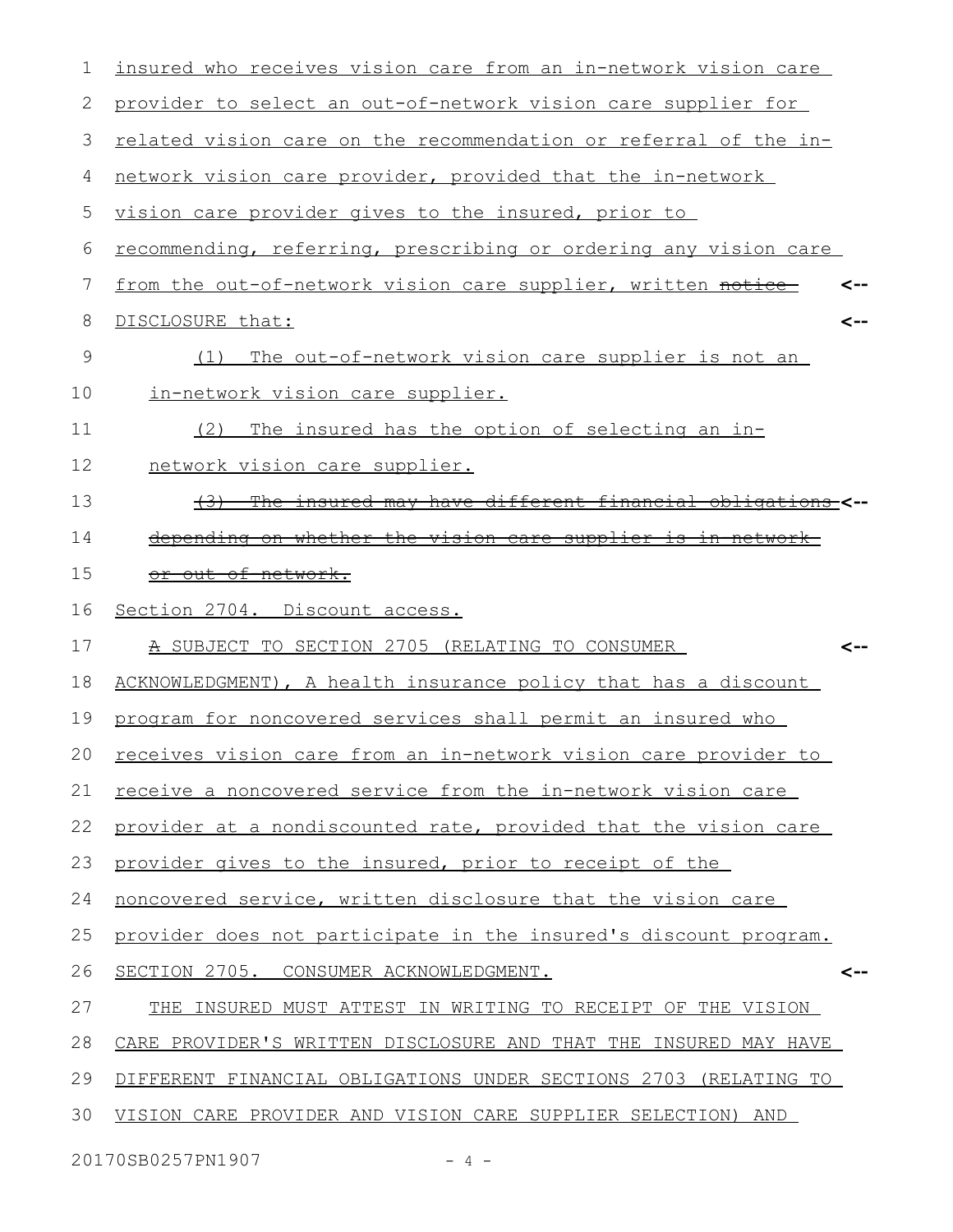| 1  | 2704 (RELATING TO DISCOUNT ACCESS), DEPENDING ON WHETHER THE     |
|----|------------------------------------------------------------------|
| 2  | VISION CARE SUPPLIER IS IN-NETWORK OR OUT-OF-NETWORK.            |
| 3  | Section 2705 2706. Enforcement.<br><--                           |
| 4  | Scope.--The department may investigate and enforce the<br>(a)    |
| 5  | provisions of this article only insofar as the actions or        |
| 6  | inactions being investigated relate to coverage under a health   |
| 7  | insurance policy.                                                |
| 8  | Insurance Commissioner power.--Upon satisfactory<br>(b)          |
| 9  | evidence of a violation of this article by any insurer or other  |
| 10 | person within the scope of the department's investigative and    |
| 11 | enforcement authority under subsection (a), the Insurance        |
| 12 | Commissioner may, in the Insurance Commissioner's discretion,    |
| 13 | pursue any of the following actions:                             |
| 14 | Suspend, revoke or refuse to renew the license of<br>(1)         |
| 15 | the offending person.                                            |
| 16 | (2)<br>Enter a cease and desist order.                           |
| 17 | (3)<br>Impose a civil penalty of not more than \$5,000 for       |
| 18 | each action in violation of this article.                        |
| 19 | Impose a civil penalty of not more than \$10,000 for<br>(4)      |
| 20 | each action in willful violation of this article.                |
| 21 | (c) Limitation.--Penalties imposed under this article shall      |
| 22 | not exceed \$500,000 in the aggregate during a calender year.    |
| 23 | (d) Violations by optometrists and opthalmologists.--A           |
| 24 | violation of this article by an optometrist shall constitute     |
| 25 | unprofessional conduct under the act of June 6, 1980 (P.L.197,   |
| 26 | No.57), known as the Optometric Practice and Licensure Act. A    |
| 27 | violation of this article by an ophthalmologist shall constitute |
| 28 | unprofessional conduct under the act of December 20, 1985        |
| 29 | (P.L.457, No.112), known as the Medical Practice Act of 1985, or |
| 30 | the act of October 5, 1978 (P.L.1109, No.261), known as the      |
|    | 20170SB0257PN1907<br>$-5 -$                                      |